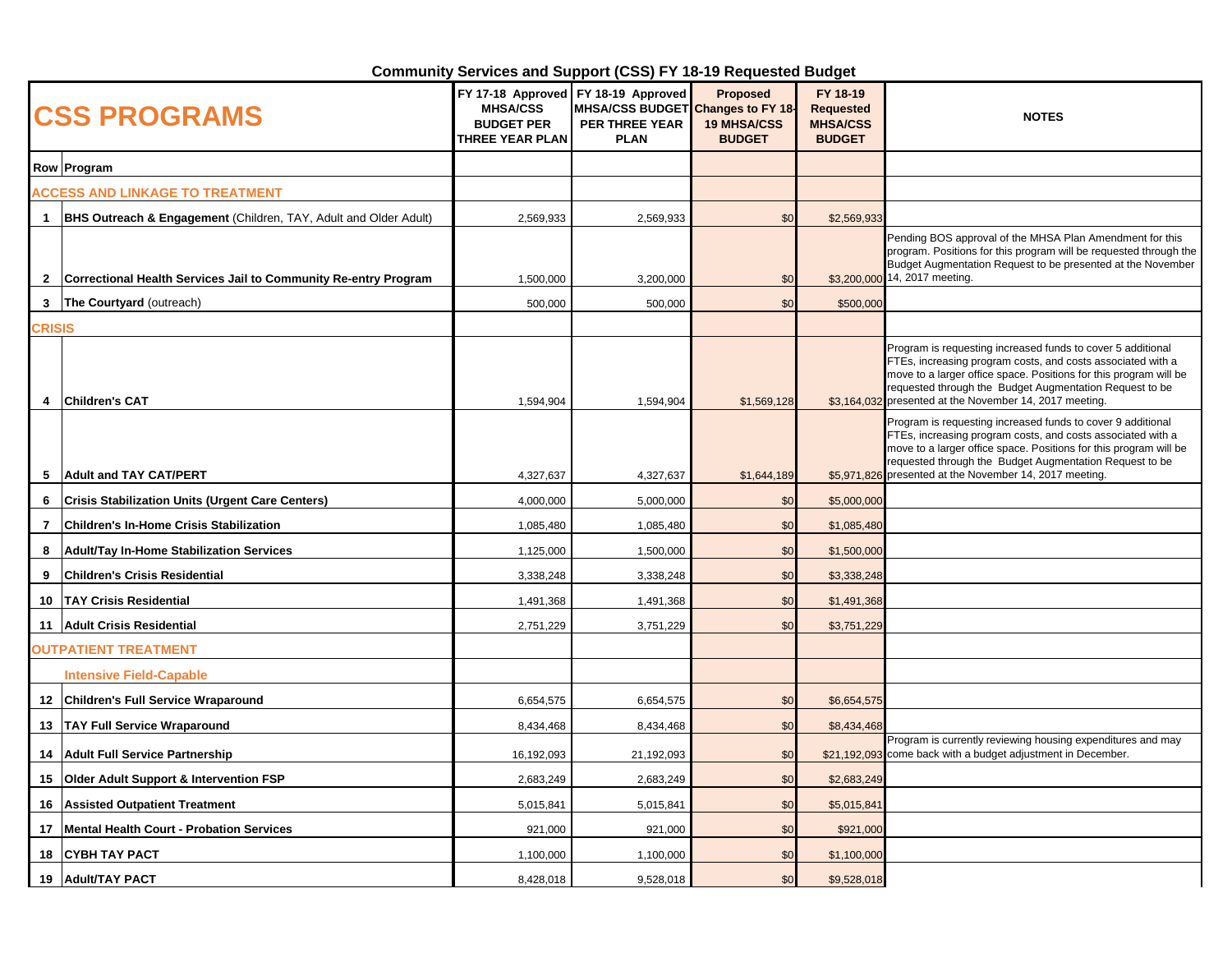## **Community Services and Support (CSS) FY 18-19 Requested Budget**

| <b>CSS PROGRAMS</b>        |                                                                            | <b>MHSA/CSS</b><br><b>BUDGET PER</b><br>THREE YEAR PLAN | FY 17-18 Approved FY 18-19 Approved<br>MHSA/CSS BUDGET Changes to FY 18-<br>PER THREE YEAR<br><b>PLAN</b> | <b>Proposed</b><br><b>19 MHSA/CSS</b><br><b>BUDGET</b> | FY 18-19<br><b>Requested</b><br><b>MHSA/CSS</b><br><b>BUDGET</b> | <b>NOTES</b>                                                                                                                                                                                                                                                                                                                                                         |
|----------------------------|----------------------------------------------------------------------------|---------------------------------------------------------|-----------------------------------------------------------------------------------------------------------|--------------------------------------------------------|------------------------------------------------------------------|----------------------------------------------------------------------------------------------------------------------------------------------------------------------------------------------------------------------------------------------------------------------------------------------------------------------------------------------------------------------|
|                            | 20 Older Adult PACT                                                        | 521,632                                                 | 521,632                                                                                                   | \$0                                                    | \$521,632                                                        |                                                                                                                                                                                                                                                                                                                                                                      |
|                            | <b>Clinic-Based</b>                                                        |                                                         |                                                                                                           |                                                        |                                                                  |                                                                                                                                                                                                                                                                                                                                                                      |
|                            | 21 Youth Core Services                                                     | 2,500,000                                               | 2,500,000                                                                                                 | $-$200,000$                                            |                                                                  | A one-time \$200,000 transfer to CFTN from unspent FY 17/18<br>funds is being requested to cover estimated upgrade costs to a<br>County-owned CYBH facility that houses MHSA staff and/or<br>serves MHSA clients. Renovations are to bring the facility up to<br>\$2,300,000 code to meet safety and ADA compliance regulations, etc.                                |
| 22                         | OC Children with Co-Occuring Mental Health Disorder                        | 2,500,000                                               | 2,500,000                                                                                                 | \$0                                                    | \$2,500,000                                                      |                                                                                                                                                                                                                                                                                                                                                                      |
|                            | 23 Integrated Community Services                                           | 1,848,000                                               | 1,848,000                                                                                                 | \$0                                                    | \$1,848,000                                                      |                                                                                                                                                                                                                                                                                                                                                                      |
|                            | <b>RECOVERY SUPPORT</b>                                                    |                                                         |                                                                                                           |                                                        |                                                                  |                                                                                                                                                                                                                                                                                                                                                                      |
|                            | 24 Recovery Center/Clinic Recovery/(Open Access)                           | 7,658,531                                               | 9,158,531                                                                                                 | \$0                                                    | \$9,158,531                                                      |                                                                                                                                                                                                                                                                                                                                                                      |
|                            | 25 Older Adult Recovery Services                                           | 1,368,135                                               | 1,668,135                                                                                                 | \$0                                                    | \$1,668,135                                                      |                                                                                                                                                                                                                                                                                                                                                                      |
|                            | <b>TOUSING/HOMELESSNESS</b>                                                |                                                         |                                                                                                           |                                                        |                                                                  |                                                                                                                                                                                                                                                                                                                                                                      |
|                            | 26 Housing and Year Round Emergency Shelter                                | 683,590                                                 | 1,367,180                                                                                                 | \$0                                                    | \$1,367,180                                                      |                                                                                                                                                                                                                                                                                                                                                                      |
|                            | 27   Bridge Housing for Homeless                                           | 2,000,000                                               | 2,000,000                                                                                                 | \$4,000,000                                            |                                                                  | Program will increase funds for permanent supportive housing by<br>\$1 million dollars in FY 17/18 and \$4 million in FY 18/19, pending<br>BOS approval of the MHSA Plan Amendment at the November<br>\$6,000,000 14, 2017 meeting.                                                                                                                                  |
|                            | 28 Housing                                                                 | 272,577                                                 | 272,577                                                                                                   | \$210,000                                              |                                                                  | Requested increase per MOU with OCCR that includes<br>\$482,577 Residential Support costs.                                                                                                                                                                                                                                                                           |
|                            | <b>SUBSTANCE USE DISORDER CO-OCCURRING</b>                                 |                                                         |                                                                                                           |                                                        |                                                                  |                                                                                                                                                                                                                                                                                                                                                                      |
| 29                         | Adolescent Dual Diagnosis Residential Treatment                            | 427,500                                                 | 427,500                                                                                                   | \$0                                                    | \$427,500                                                        |                                                                                                                                                                                                                                                                                                                                                                      |
|                            | 30 Adult Dual Diagnosis Residential Treatment                              | 500,000                                                 | 500,000                                                                                                   | \$0                                                    | \$500,000                                                        |                                                                                                                                                                                                                                                                                                                                                                      |
| <b>SUPPORTIVE SERVICES</b> |                                                                            |                                                         |                                                                                                           |                                                        |                                                                  |                                                                                                                                                                                                                                                                                                                                                                      |
|                            | 31 Mentoring for Children and Youth                                        | 500,000                                                 | 500,000                                                                                                   | \$0                                                    | \$500,000                                                        |                                                                                                                                                                                                                                                                                                                                                                      |
|                            | 32   Peer Mentoring (Adult/Older Adult, Clinic Expansion serving all ages) | 1,874,888                                               | 2,874,888                                                                                                 | \$975,000                                              |                                                                  | Program is requesting increased funds to cover increased<br>program costs and service expansion, pending BOS approval of<br>the MHSA Plan Amendment to expand peer mentoring services<br>to County Clinics. Positions for this program will be requested<br>through the Budget Augmentation Request to be presented at<br>\$3,849,888 the November 14, 2017 meeting. |
| 33                         | <b>Wellness Centers</b>                                                    | 3,254,351                                               | 3,254,351                                                                                                 | \$0                                                    | \$3,254,351                                                      |                                                                                                                                                                                                                                                                                                                                                                      |
| 34                         | <b>Supported Employment</b>                                                | 1,371,262                                               | 1,371,262                                                                                                 | \$0                                                    | \$1,371,262                                                      |                                                                                                                                                                                                                                                                                                                                                                      |
|                            | 35 Transportation Program                                                  | 1,000,000                                               | 1,000,000                                                                                                 | \$0                                                    | \$1,000,000                                                      |                                                                                                                                                                                                                                                                                                                                                                      |
| <b>SPECIAL PROJECTS</b>    |                                                                            |                                                         |                                                                                                           |                                                        |                                                                  |                                                                                                                                                                                                                                                                                                                                                                      |
|                            | 36   Co-Located Services                                                   | $\mathbf 0$                                             | 9,000,000                                                                                                 | $-$9,000,000$                                          |                                                                  | Previously approved dollars transferred from CSS to CF for<br>purchase of facility for Co-Located Services. May be used in FY<br>\$0 17/18 if site becomes available for purchase.                                                                                                                                                                                   |